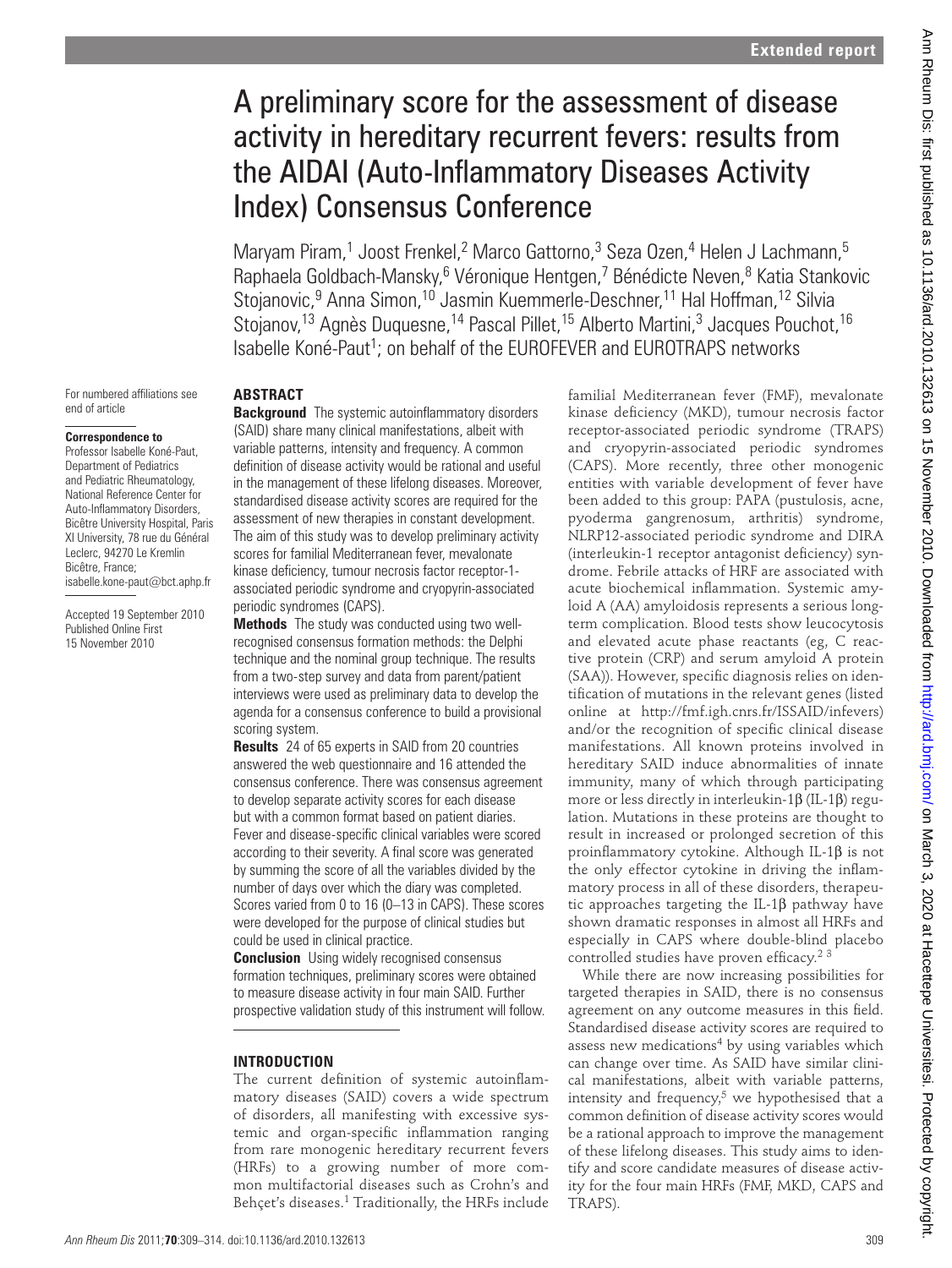#### **METHODS**

We used two widely accepted consensus formation methods $6-10$ specifically designed to combine opinions from a group of experts in a particular field: the Delphi technique and the nominal group technique (NGT). The Delphi technique uses a series of well-defined questionnaire-based surveys. NGT is a structured face-to-face meeting designed to facilitate the consensus on the topic field of study. This technique encourages equal participation from group members and results in a set of prioritised solutions or recommendations. A two-step Delphi technique was used to reduce potential variables to a manageable number and these were then further defined by a NGT at a consensus meeting to develop preliminary scores.

The project was conducted in four steps.

#### **Step 1: Delphi preparation meeting (Dec 2008)**

The steering committee was composed by six international experts in SAID (4 French, 1 Italian, 1 Dutch) from French reference centres for SAID and EUROFEVER network partners, a methodologist and a study coordinator. During a first face-toface meeting they generated and ranked preliminary variables reflecting disease activity for the four main HRF: FMF, MKD, CAPS and TRAPS. At the end of this process, 22 variables ranked >2 and belonging to four different domains (clinical, biological, global assessment and quality of life) were chosen and submitted to 65 preselected international experts.

#### **Step 2: Delphi survey (Feb/Aug 2009)**

Similarly to Ruperto et al,<sup>7</sup> we used a two-phase anonymous online survey (http://www.surveymonkey.com/) to select the variables which can be used to assess whether a patient has an active SAID. The surveys involved 65 experienced practising experts for SAID, members of the PReS and ISSAID societies from 20 different countries. In the first survey, physicians were asked to choose relevant variables from the 22 selected by the study group. The number of selected variables could vary from 0 to 22 and new variables could be suggested. Experts also answered 13 targeted questions regarding evaluation of SAID activity and chose which aspects of some of the previous variables were relevant (eg, frequency, intensity, duration). The second survey consisted of variables and items for which no consensus was obtained  $\langle$ <80% agreement) in the first round and new variables and items suggested by experts. However, experts refined these variables for each of the SAID separately. CAPS was subdivided into familial cold autoinflammatory syndrome (FCAS), Muckle-Wells syndrome (MWS) and chronic infantile neurological, cutaneous, articular (CINCA) also known as neonatal multisystem inflammatory disease (NOMID). To increase the response to the Delphi survey, several recall emails were sent to the experts. The Delphi survey was anonymous and only those who replied to the first round could participate in the second round. It is noted to part. The same of the same of the same of the same of the same of the same of the same of the same of the same of the same of the same of the same of the same of the same of the same of the same of the same

#### **Step 3: Parent and patient interviews (Sept/Oct 2009)**

A standardised questionnaire was completed by parents/patients with one of the four SAID seen in four investigator centres in three countries over a 2-month period. In the event of language barriers, the investigator physician translated the questionnaire. Initially, patients/parents were asked to provide the three most relevant signs or symptoms indicating active disease. They then rated 35 potential SAID-related clinical signs or symptoms according to importance for perceived disease activity (no/mild/ moderate/important/very important). Patients/parents also

had the opportunity to suggest and rate other variables that seemed relevant to them. Finally, they gave their opinion about the impact of the disease on their daily life. For the analysis, all variables were scored from 0 to 4 points according to their importance. The three variables identified as most relevant by the patient were given an additional 2-point weighting. An average score for each variable was then calculated.

### **Step 4: Consensus conference (Nov 2009)**

A 3-day consensus conference was held in Paris, France. Participants (listed as co-authors) were 16 international adult and paediatric physicians from seven countries whose expertise covered the four SAID, two methodologists and a secretary. The main goal of the conference was to define, through NGT, the domains and variables to include in the provisional activity score. For each question, participants spent several minutes individually considering all the possible ideas. The ideas were collected by sharing them in a 'round robin' format (one response per person each time). Consensus was obtained if 13 of the 16 experts provided the same response. Otherwise, participants evaluated suggested ideas, shared thoughts, deleted duplicate items and individually voted for the best response until reaching a consensus. The results of the Delphi surveys and interviews with parents/patients were considered, but the expert final opinion was used as the gold standard. To establish disease-specific activity scores, a brief review of the specific manifestations of each SAID was presented and then experts were divided into disease-specific groups. Each group worked separately and then presented its conclusions to all the participants. All experts discussed the proposals and the final activity score was developed by a second consensus.

## **RESULTS**

#### **Delphi surveys**

The response rate to the first round was  $37\%$  (24/65 experts answered the questionnaire). The experts agreed on the necessity of global disease assessment scores. Among the 22 variables initially suggested, 8 reached consensus and the experts agreed that frequency, duration of joint symptoms and the number of affected joints better assess joint disease activity (box 1). The experts suggested five new variables after the first round (erythrocyte sedimentation rate (ESR), S100, hearing loss, urological symptoms and oral lesions), but above all they suggested some items to better assess joint disease activity, skin activity and CNS activity (data not shown). Nineteen of 24 experts completed the second survey which included these new variables and items.

**Box 1 Variables selected by consensus (**≥ **80%) for all**  systemic autoinflammatory diseases during first round of **the Delphi survey**

- ▶ Fever 92%
- ▶ Mean duration of attacks 92%
- ▶ Number of attacks/period 92%
- ▶ Joint symptoms 92%
	- ▶ Frequency of attacks 90%
	- ▶ Duration of attacks 95%
	- ▶ Number of affected joints 80%
- Skin rash 92%
- Serositis 92%
- ▶ C reactive protein 92%
- ▶ Systemic amyloid A protein 80%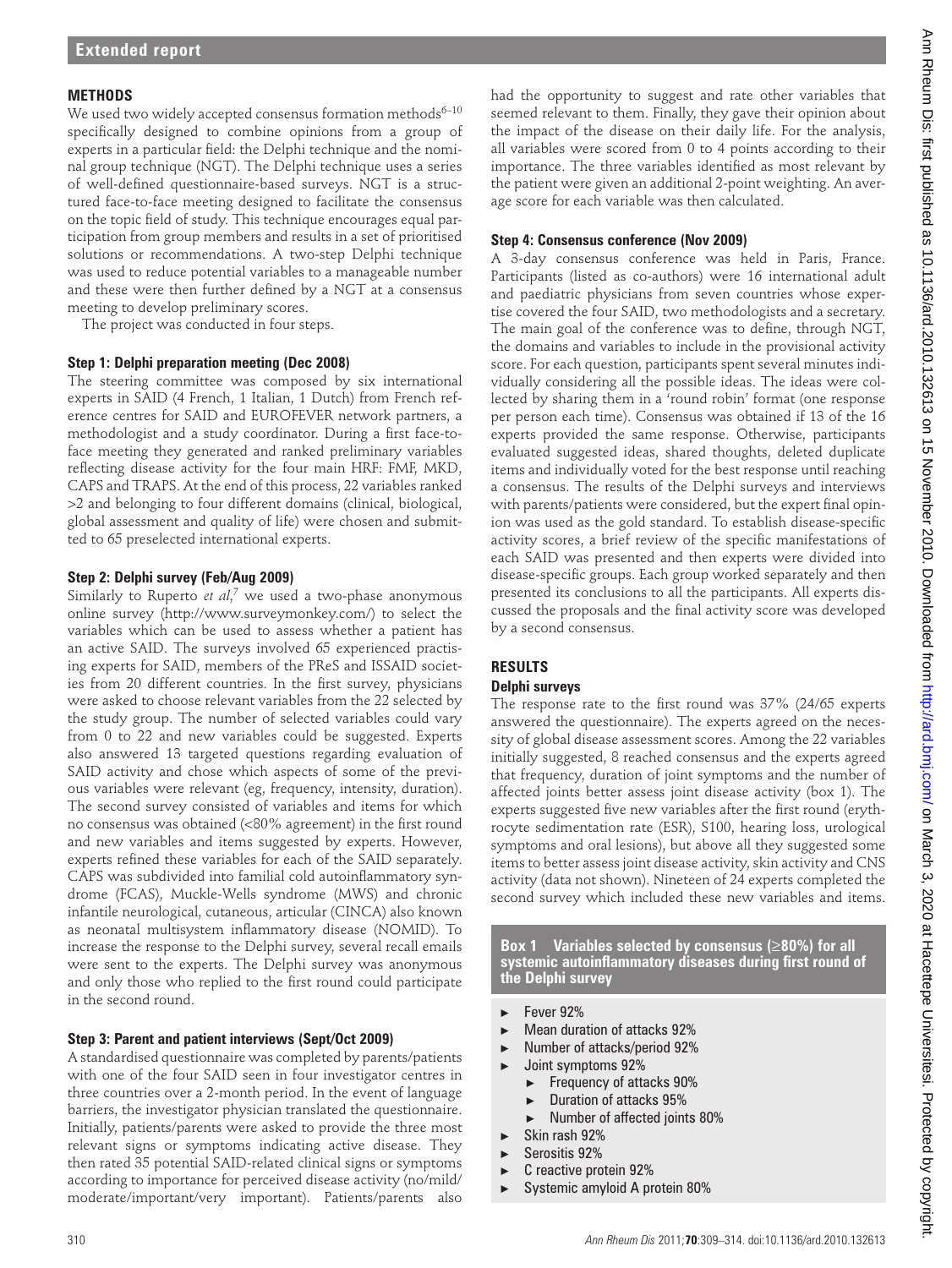#### **Patient and parent interviews**

#### **Consensus conference**

#### **Reports from small group workshops regarding each SAID**  FMF

## **MKD**

## **TRAPS**

|  |  |  | <b>Table 1</b> Variables selected by consensus $(\geq 80%)$ during second round of the Delphi survey |  |
|--|--|--|------------------------------------------------------------------------------------------------------|--|
|--|--|--|------------------------------------------------------------------------------------------------------|--|

| Variables selected by consensus (≥80%) during the second round<br>of the Delphi survey are shown in table 1.<br><b>Patient and parent interviews</b><br>Nineteen patients/parents from three countries participated in a                                                                                                                                                                                                                                                                                                                                                                                                                                                                                                                                                                                                                                           | manifest itself as abdominal pain, chest pain, arthritis/arthralgia<br>or myalgia. <sup>11-16</sup> In our Delphi survey, physicians agreed with<br>>90% consensus that fever, joint symptoms, serositis, chest and<br>skin symptoms as well as the number and duration of attacks                                                                                                          |           |                                                                         |                 |                                                                                                                                                                                                                                                                                                                           |                  |
|--------------------------------------------------------------------------------------------------------------------------------------------------------------------------------------------------------------------------------------------------------------------------------------------------------------------------------------------------------------------------------------------------------------------------------------------------------------------------------------------------------------------------------------------------------------------------------------------------------------------------------------------------------------------------------------------------------------------------------------------------------------------------------------------------------------------------------------------------------------------|---------------------------------------------------------------------------------------------------------------------------------------------------------------------------------------------------------------------------------------------------------------------------------------------------------------------------------------------------------------------------------------------|-----------|-------------------------------------------------------------------------|-----------------|---------------------------------------------------------------------------------------------------------------------------------------------------------------------------------------------------------------------------------------------------------------------------------------------------------------------------|------------------|
| standardised interview. One questionnaire was incomplete so 18<br>questionnaires were analysed (8 women and 10 men aged 2.5-<br>47.4 years (mean 13.7, median 12.1); 3 with FMF, 7 with MKD,<br>4 with TRAPS, 2 with MWS and 2 with CINCA/NOMID). For<br>each variable the mean score varied from 0 to 6. A mean score of<br>≥4 identified variables which the patients considered to be very                                                                                                                                                                                                                                                                                                                                                                                                                                                                      | were important in the evaluation of FMF disease activity. Thus,<br>the study group agreed that these features should be reflected in<br>the final activity score for FMF. Patients with FMF may also have<br>symptoms between disease flares such as arthralgia, myalgia<br>and an erysipelas-like rash, which can also be important mea-<br>sures of disease activity. <sup>12 14 15</sup> |           |                                                                         |                 |                                                                                                                                                                                                                                                                                                                           |                  |
| important. These were: fever for FMF; fever, lymphadenopathy,<br>abdominal pain and anorexia for MKD; fever, abdominal pain,<br>fatigue, intensity of attacks and intensity of fever for TRAPS;<br>fever and fatigue for MWS; presence of skin rash and its fre-<br>quency for CINCA/NOMID.                                                                                                                                                                                                                                                                                                                                                                                                                                                                                                                                                                        |                                                                                                                                                                                                                                                                                                                                                                                             |           | <b>MKD</b>                                                              |                 | MKD is caused by mutations in the mevalonate kinase gene<br>inducing recurrent attacks characterised by fever, gastrointesti-<br>nal symptoms, lymphadenopathy and musculoskeletal symp-<br>toms. There was consensus that the frequency, intensity and<br>duration of attacks should be considered in an activity score. |                  |
| <b>Consensus conference</b><br>The first part of the consensus conference was devoted to the<br>analysis and discussion of the preliminary data from the Delphi<br>surveys and interviews with patients and parents.                                                                                                                                                                                                                                                                                                                                                                                                                                                                                                                                                                                                                                               |                                                                                                                                                                                                                                                                                                                                                                                             |           |                                                                         |                 | Gastrointestinal symptoms are the most prominent and distress-<br>ing feature of MKD attacks, <sup>17</sup> and both experts and patients and<br>their parents gave them priority ranking. Thus, the MKD provi-<br>sional score includes three gastrointestinal features: abdominal                                       |                  |
| There was a consensus to build a scoring system which would<br>be a useful instrument in clinical trials and to develop separate<br>activity scores for each disease with a shared format. The clini-<br>cal disease activity scores would be obtained from a patient                                                                                                                                                                                                                                                                                                                                                                                                                                                                                                                                                                                              |                                                                                                                                                                                                                                                                                                                                                                                             |           | of the disease.                                                         |                 | pain, diarrhoea and nausea/vomiting. Skin symptoms were not<br>included in the final score since group members felt that MKD-<br>related skin symptoms were not always related to the activity                                                                                                                            |                  |
| diary completed during attacks. Fever was scored as absent (0)<br>or present (1) and disease-specific clinical variables were scored<br>according to their severity from 0 to 3.                                                                                                                                                                                                                                                                                                                                                                                                                                                                                                                                                                                                                                                                                   |                                                                                                                                                                                                                                                                                                                                                                                             |           | <b>TRAPS</b>                                                            |                 | TRAPS is caused by mutations in the TNFRSF1A gene and results<br>in recurrent but typically infrequent attacks of fever, varying in                                                                                                                                                                                       |                  |
|                                                                                                                                                                                                                                                                                                                                                                                                                                                                                                                                                                                                                                                                                                                                                                                                                                                                    |                                                                                                                                                                                                                                                                                                                                                                                             |           |                                                                         |                 |                                                                                                                                                                                                                                                                                                                           |                  |
|                                                                                                                                                                                                                                                                                                                                                                                                                                                                                                                                                                                                                                                                                                                                                                                                                                                                    |                                                                                                                                                                                                                                                                                                                                                                                             |           | duration from a few days to several weeks. <sup>18</sup> The most char- |                 | acteristic symptoms in association with fever include severe<br>abdominal pain, localised myositis and skin manifestations (ery-<br>thema, periorbital oedema). As the whole clinical spectrum of                                                                                                                         |                  |
| Variables selected by consensus (≥80%) during second round of the Delphi survey                                                                                                                                                                                                                                                                                                                                                                                                                                                                                                                                                                                                                                                                                                                                                                                    |                                                                                                                                                                                                                                                                                                                                                                                             |           |                                                                         | <b>CAPS</b>     |                                                                                                                                                                                                                                                                                                                           |                  |
|                                                                                                                                                                                                                                                                                                                                                                                                                                                                                                                                                                                                                                                                                                                                                                                                                                                                    | <b>FMF (%)</b>                                                                                                                                                                                                                                                                                                                                                                              | TRAPS (%) | <b>MKD (%)</b>                                                          | <b>FCAS (%)</b> | MWS (%)                                                                                                                                                                                                                                                                                                                   | <b>NOMID (%)</b> |
|                                                                                                                                                                                                                                                                                                                                                                                                                                                                                                                                                                                                                                                                                                                                                                                                                                                                    |                                                                                                                                                                                                                                                                                                                                                                                             | 82        | 81                                                                      | 87              | 87                                                                                                                                                                                                                                                                                                                        | 82               |
|                                                                                                                                                                                                                                                                                                                                                                                                                                                                                                                                                                                                                                                                                                                                                                                                                                                                    | 94<br>89                                                                                                                                                                                                                                                                                                                                                                                    | 88        | 100<br>81                                                               | 93              | 87                                                                                                                                                                                                                                                                                                                        | 82               |
|                                                                                                                                                                                                                                                                                                                                                                                                                                                                                                                                                                                                                                                                                                                                                                                                                                                                    | 100                                                                                                                                                                                                                                                                                                                                                                                         |           |                                                                         |                 |                                                                                                                                                                                                                                                                                                                           |                  |
|                                                                                                                                                                                                                                                                                                                                                                                                                                                                                                                                                                                                                                                                                                                                                                                                                                                                    |                                                                                                                                                                                                                                                                                                                                                                                             |           | 87                                                                      |                 | 80                                                                                                                                                                                                                                                                                                                        | 87               |
|                                                                                                                                                                                                                                                                                                                                                                                                                                                                                                                                                                                                                                                                                                                                                                                                                                                                    |                                                                                                                                                                                                                                                                                                                                                                                             |           |                                                                         |                 |                                                                                                                                                                                                                                                                                                                           | 94               |
|                                                                                                                                                                                                                                                                                                                                                                                                                                                                                                                                                                                                                                                                                                                                                                                                                                                                    | 94                                                                                                                                                                                                                                                                                                                                                                                          | 81        | 82                                                                      | 100<br>93       | 100<br>87                                                                                                                                                                                                                                                                                                                 | 88<br>88         |
|                                                                                                                                                                                                                                                                                                                                                                                                                                                                                                                                                                                                                                                                                                                                                                                                                                                                    |                                                                                                                                                                                                                                                                                                                                                                                             |           |                                                                         | 87              | 80                                                                                                                                                                                                                                                                                                                        |                  |
|                                                                                                                                                                                                                                                                                                                                                                                                                                                                                                                                                                                                                                                                                                                                                                                                                                                                    |                                                                                                                                                                                                                                                                                                                                                                                             |           |                                                                         | 93              | 93                                                                                                                                                                                                                                                                                                                        | 82               |
|                                                                                                                                                                                                                                                                                                                                                                                                                                                                                                                                                                                                                                                                                                                                                                                                                                                                    | 94                                                                                                                                                                                                                                                                                                                                                                                          |           |                                                                         |                 |                                                                                                                                                                                                                                                                                                                           |                  |
|                                                                                                                                                                                                                                                                                                                                                                                                                                                                                                                                                                                                                                                                                                                                                                                                                                                                    | 82                                                                                                                                                                                                                                                                                                                                                                                          | 100       |                                                                         |                 |                                                                                                                                                                                                                                                                                                                           |                  |
|                                                                                                                                                                                                                                                                                                                                                                                                                                                                                                                                                                                                                                                                                                                                                                                                                                                                    |                                                                                                                                                                                                                                                                                                                                                                                             |           | 94                                                                      |                 |                                                                                                                                                                                                                                                                                                                           |                  |
|                                                                                                                                                                                                                                                                                                                                                                                                                                                                                                                                                                                                                                                                                                                                                                                                                                                                    |                                                                                                                                                                                                                                                                                                                                                                                             |           |                                                                         |                 | 93                                                                                                                                                                                                                                                                                                                        | 82               |
|                                                                                                                                                                                                                                                                                                                                                                                                                                                                                                                                                                                                                                                                                                                                                                                                                                                                    |                                                                                                                                                                                                                                                                                                                                                                                             |           |                                                                         |                 |                                                                                                                                                                                                                                                                                                                           | 82               |
|                                                                                                                                                                                                                                                                                                                                                                                                                                                                                                                                                                                                                                                                                                                                                                                                                                                                    |                                                                                                                                                                                                                                                                                                                                                                                             |           |                                                                         |                 |                                                                                                                                                                                                                                                                                                                           | 82               |
|                                                                                                                                                                                                                                                                                                                                                                                                                                                                                                                                                                                                                                                                                                                                                                                                                                                                    |                                                                                                                                                                                                                                                                                                                                                                                             |           |                                                                         |                 |                                                                                                                                                                                                                                                                                                                           | 82<br>94         |
|                                                                                                                                                                                                                                                                                                                                                                                                                                                                                                                                                                                                                                                                                                                                                                                                                                                                    |                                                                                                                                                                                                                                                                                                                                                                                             |           |                                                                         |                 |                                                                                                                                                                                                                                                                                                                           | 88               |
|                                                                                                                                                                                                                                                                                                                                                                                                                                                                                                                                                                                                                                                                                                                                                                                                                                                                    | 89                                                                                                                                                                                                                                                                                                                                                                                          |           | 87                                                                      | 87              | 80                                                                                                                                                                                                                                                                                                                        | 81               |
|                                                                                                                                                                                                                                                                                                                                                                                                                                                                                                                                                                                                                                                                                                                                                                                                                                                                    | 83                                                                                                                                                                                                                                                                                                                                                                                          |           | 81                                                                      |                 |                                                                                                                                                                                                                                                                                                                           |                  |
|                                                                                                                                                                                                                                                                                                                                                                                                                                                                                                                                                                                                                                                                                                                                                                                                                                                                    | 83                                                                                                                                                                                                                                                                                                                                                                                          |           | 81                                                                      |                 |                                                                                                                                                                                                                                                                                                                           | 88<br>82         |
| Reports from small group workshops regarding each SAID<br><b>FMF</b><br>FMF is caused by mutations in pyrin which cause recurrent<br>attacks characterised by fever and serositis. Serositis may<br>Table 1<br><b>Variables</b><br>Fatigue<br>Number of days of illness in the past 3 months<br>Intensity of attacks<br><b>Arthritis</b><br>Arthralgia<br>Measure of joint damage<br>Presence absence of skin rash<br>Intensity of skin rash<br>Frequency of skin rash<br>Number of days with skin rash in a month<br>Chest symptoms<br>Muscle symptoms<br><b>Gastrointestinal symptoms</b><br>Painful lymphnodes<br><b>Hearing loss</b><br>Eye symptoms<br>Headaches<br><b>Brain MRI</b><br><b>Cognitive function test</b><br>Funduscopy<br>Limitation of daily activity<br>Days of school /work loss<br>Global DAS physician<br><b>Global DAS patient</b><br>ESR | 83                                                                                                                                                                                                                                                                                                                                                                                          |           |                                                                         |                 |                                                                                                                                                                                                                                                                                                                           |                  |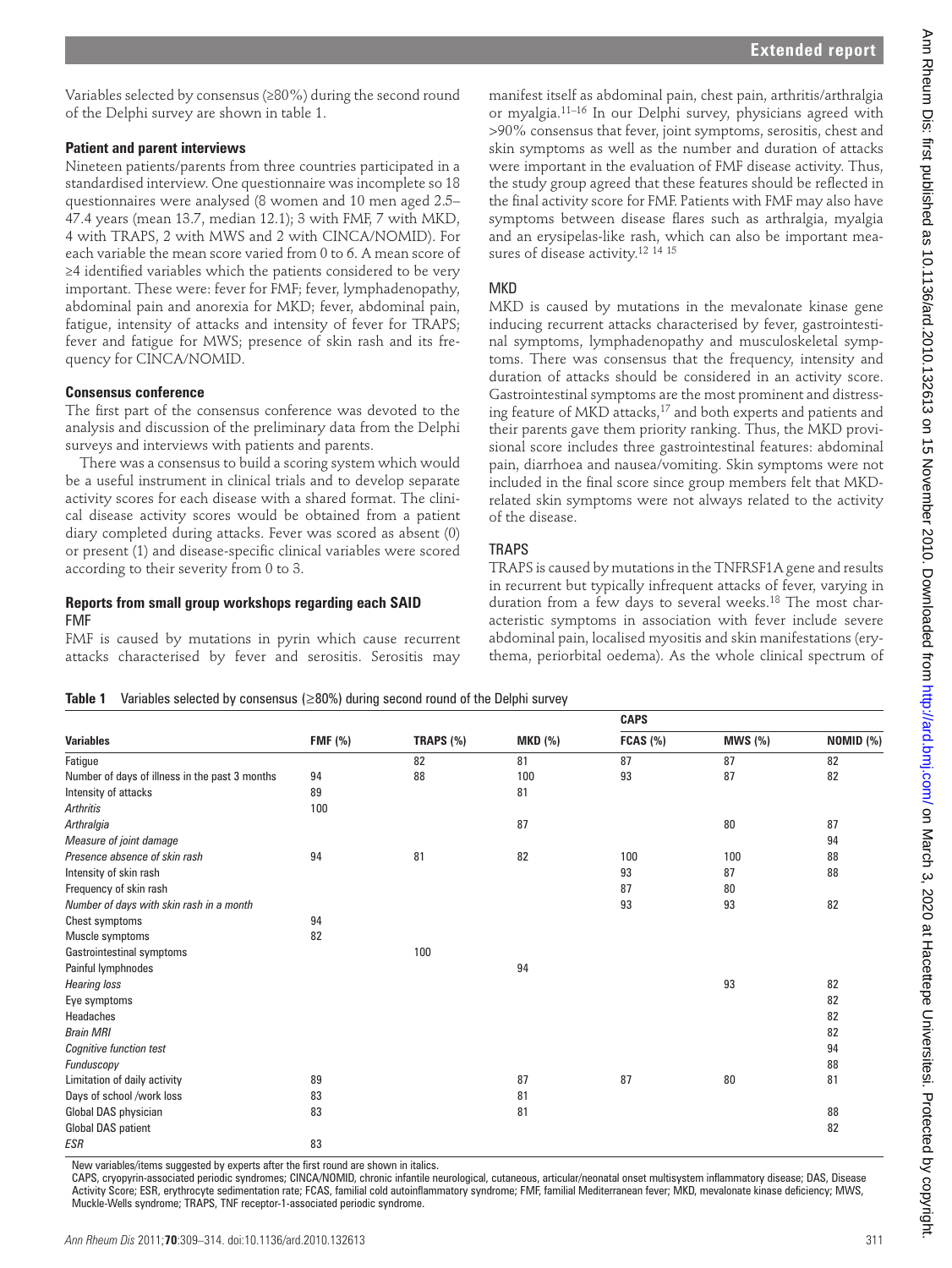## CAPS

 **Table 2** Variables selected during consensus conference to assess disease activity

| <b>FMF</b>                                      | <b>MKD</b>                                      | <b>TRAPS</b>                                    | <b>CAPS</b>                                     |
|-------------------------------------------------|-------------------------------------------------|-------------------------------------------------|-------------------------------------------------|
| Fever $\geq 38^{\circ}$ C<br>$(100.4^{\circ}F)$ | Fever $\geq 38^{\circ}$ C<br>$(100.4^{\circ}F)$ | Fever $\geq 38^{\circ}$ C<br>$(100.4^{\circ}F)$ | Fever $\geq 38^{\circ}$ C<br>$(100.4^{\circ}F)$ |
| Abdominal pain                                  | Abdominal pain                                  | Abdominal pain                                  | Limb pain                                       |
| Arthralgia or myalgia                           | Nausea/vomiting                                 | Limb pain                                       | Conjunctivitis                                  |
| Swelling of the joints                          | Diarrhoea                                       | Eye manifestations                              | Headaches                                       |
| Chest pain                                      | Limb pain                                       | Skin rash                                       | Skin rash                                       |
| Skin rash                                       | Painful lymph nodes                             | Overall TRAPS<br>symptoms                       |                                                 |

|  |  |  |  |  |  | Table 3 Diary for patients with familial Mediterranean fever (FMF) |  |  |  |
|--|--|--|--|--|--|--------------------------------------------------------------------|--|--|--|
|--|--|--|--|--|--|--------------------------------------------------------------------|--|--|--|

## **DISCUSSION**

|                                                                              |        |                                                                  | TRAPS is very heterogeneous and not yet completely defined,<br>especially in patients carrying non-cysteine TNFR mutations,<br>the study group decided to add an assessment of overall TRAPS-                                                                                                                                                                                                                                                                                                                                                                                                                                                                                                                                                                                                                                                                        |                                                |                        | changes. All experts agreed that fatigue, quality of life and bio-<br>logical measures were different domains and should not be<br>included in the disease activity score. Tables 2-6 show diaries                                                                                                                                                                                                                                                                                                                                                                                                                                                                                                                                                                                                                                                                                                                                                                                                              |           |                   |
|------------------------------------------------------------------------------|--------|------------------------------------------------------------------|----------------------------------------------------------------------------------------------------------------------------------------------------------------------------------------------------------------------------------------------------------------------------------------------------------------------------------------------------------------------------------------------------------------------------------------------------------------------------------------------------------------------------------------------------------------------------------------------------------------------------------------------------------------------------------------------------------------------------------------------------------------------------------------------------------------------------------------------------------------------|------------------------------------------------|------------------------|-----------------------------------------------------------------------------------------------------------------------------------------------------------------------------------------------------------------------------------------------------------------------------------------------------------------------------------------------------------------------------------------------------------------------------------------------------------------------------------------------------------------------------------------------------------------------------------------------------------------------------------------------------------------------------------------------------------------------------------------------------------------------------------------------------------------------------------------------------------------------------------------------------------------------------------------------------------------------------------------------------------------|-----------|-------------------|
|                                                                              |        |                                                                  | related symptoms in the disease activity score. In addition to the<br>requirement for pain-relieving medications, the group decided<br>to quantify the amount of administered corticosteroids, even                                                                                                                                                                                                                                                                                                                                                                                                                                                                                                                                                                                                                                                                  |                                                |                        | proposed by experts for each disease. The final activity score<br>consists of the sum of all variables (a+b+c+d+e+f) divided by<br>the number of days over which the diary was completed. Since                                                                                                                                                                                                                                                                                                                                                                                                                                                                                                                                                                                                                                                                                                                                                                                                                 |           |                   |
| final score.                                                                 |        |                                                                  | though these two were not included in the calculation of the                                                                                                                                                                                                                                                                                                                                                                                                                                                                                                                                                                                                                                                                                                                                                                                                         |                                                |                        | we have developed a daily diary for the disease activity score,<br>we decided also to add information concerning the use of res-                                                                                                                                                                                                                                                                                                                                                                                                                                                                                                                                                                                                                                                                                                                                                                                                                                                                                |           |                   |
| CAPS                                                                         |        |                                                                  | CAPS comprises a spectrum of three well-recognised clini-<br>cal entities that increase in severity from FCAS to MWS and<br>CINCA/NOMID syndrome. <sup>19</sup> While symptoms in FCAS are                                                                                                                                                                                                                                                                                                                                                                                                                                                                                                                                                                                                                                                                           |                                                | of the activity score. | cue treatment in anticipation of a possible composite score that<br>we will develop. The use of rescue treatment will be noted by<br>patients in the diary but should not be used in the computation                                                                                                                                                                                                                                                                                                                                                                                                                                                                                                                                                                                                                                                                                                                                                                                                            |           |                   |
|                                                                              |        |                                                                  | classically triggered by cold exposure and feelings of chills that<br>are most pronounced in the evening, symptoms in CINCA/<br>NOMID are typically continuous and often headaches and nau-<br>sea are most pronounced in the morning. Symptoms shared by                                                                                                                                                                                                                                                                                                                                                                                                                                                                                                                                                                                                            |                                                | <b>DISCUSSION</b>      | The use of a disease activity score is essential in clinical trials,<br>both to assess the efficacy of new therapies and to standardise                                                                                                                                                                                                                                                                                                                                                                                                                                                                                                                                                                                                                                                                                                                                                                                                                                                                         |           |                   |
| CAPS disease activity.                                                       |        |                                                                  | the entire spectrum of CAPS comprise fever, chills, conjuncti-<br>vitis, diffuse urticaria, headaches and myalgia/arthralgia. The<br>intensity of headaches may reflect the intensity of CNS disease,<br>especially the chronic meningitis encountered in patients with<br>CAPS. The course of the disease and the disease-associated<br>disability varies among patients with CAPS. Those with FCAS<br>primarily experience episodic attacks with very little if any per-<br>manent organ damage, while patients with CINCA/NOMID<br>usually have continuous disease resulting in debilitating organ<br>damage. The results from the Delphi process and from the<br>expert meeting showed consensus on daily evaluation of fever,<br>limb pain, skin rash, conjunctivitis and headaches to assess<br>Table 2 shows the selected variables for each disease. A final |                                                |                        | assessments across trials. <sup>20</sup> A widely used and validated scoring<br>system would facilitate comparison and meta-analysis of studies<br>in the future, which would be particularly useful in the context<br>of these rare diseases. Unlike other inflammatory diseases, <sup>21</sup><br>no activity scores for either adults or children are available for<br>SAID, which limits the ability to assess current treatments or to<br>appreciate whether disease activity predicts the development of<br>serious long-term complications such as permanent hearing loss,<br>vision loss or AA amyloidosis. In this context, a disease activity<br>score applicable to adults and to children is of great importance.<br>To assess the course of the disease and to detect clinically impor-<br>tant change with respect to a therapeutic intervention, a mea-<br>sure must be sensitive to change. In FMF, disease severity scores<br>were published for adults and a severity score was suggested for |           |                   |
|                                                                              |        | <b>MKD</b>                                                       | score was generated by calculating the sum of the scores for all<br>variables divided by the number of days over which the diary<br>was completed. Scores could vary from 0 to 16 (0-13 in CAPS).<br>Serial disease activity measurement should be obtained with<br>sufficiently long intervals (eg, 3-6 months) to detect meaningful<br>Table 2 Variables selected during consensus conference to assess<br><b>TRAPS</b>                                                                                                                                                                                                                                                                                                                                                                                                                                            | <b>CAPS</b>                                    |                        | children, <sup>22-24</sup> but unlike disease activity scores, severity scores<br>include variables that do not change with time (eg, age of onset)<br>or include damage (eg, amyloidosis).<br>As some clinical manifestations are similar between the<br>SAID, the experts decided to construct activity scores which<br>share the same format but are adapted to each disease. For<br>all SAID, both experts and the study group considered that<br>the duration and frequency of the attacks were important<br>indicators of disease activity. In building these scores, the<br>study group agreed that using a single format would facilitate                                                                                                                                                                                                                                                                                                                                                               |           |                   |
| disease activity<br><b>FMF</b><br>Fever ≥38°C<br>(100.4°F)<br>Abdominal pain |        | Fever ≥38°C<br>$(100.4^{\circ}F)$<br>Abdominal pain              | Fever ≥38°C<br>(100.4°F)<br>Abdominal pain                                                                                                                                                                                                                                                                                                                                                                                                                                                                                                                                                                                                                                                                                                                                                                                                                           | Fever ≥38°C<br>$(100.4^{\circ}F)$<br>Limb pain |                        | standardisation and be easier to use. The scores are gener-<br>ated from a standardised patient diary which can easily be<br>completed by the patient or parents. After validation, these                                                                                                                                                                                                                                                                                                                                                                                                                                                                                                                                                                                                                                                                                                                                                                                                                       |           |                   |
| Arthralgia or myalgia<br>Swelling of the joints<br>Chest pain<br>Skin rash   |        | Nausea/vomiting<br>Diarrhoea<br>Limb pain<br>Painful lymph nodes | Limb pain<br>Eye manifestations<br>Skin rash<br><b>Overall TRAPS</b><br>symptoms                                                                                                                                                                                                                                                                                                                                                                                                                                                                                                                                                                                                                                                                                                                                                                                     | Conjunctivitis<br>Headaches<br>Skin rash       |                        | tools could be adopted in future clinical trials, epidemiological<br>research and/or routine clinical practice. For each SAID, the<br>use of a prospective patient-based diary was felt to be the best<br>way to accurately assess the major symptoms including inten-                                                                                                                                                                                                                                                                                                                                                                                                                                                                                                                                                                                                                                                                                                                                          |           |                   |
| syndrome.                                                                    |        |                                                                  | CAPS, cryopyrin-associated periodic syndromes; FMF, familial Mediterranean fever;<br>MKD, mevalonate kinase deficiency; TRAPS, TNF receptor-1-associated periodic                                                                                                                                                                                                                                                                                                                                                                                                                                                                                                                                                                                                                                                                                                    |                                                |                        | sity, frequency and duration. Evaluation periods for which<br>the diary is completed can be adapted as clinically appropri-<br>ate-a 3-month period survey is probably suitable for FMF                                                                                                                                                                                                                                                                                                                                                                                                                                                                                                                                                                                                                                                                                                                                                                                                                         |           |                   |
| Table 3                                                                      |        |                                                                  | Diary for patients with familial Mediterranean fever (FMF)                                                                                                                                                                                                                                                                                                                                                                                                                                                                                                                                                                                                                                                                                                                                                                                                           |                                                |                        |                                                                                                                                                                                                                                                                                                                                                                                                                                                                                                                                                                                                                                                                                                                                                                                                                                                                                                                                                                                                                 |           |                   |
| <b>FMF-related symptoms today</b><br>Name:                                   |        |                                                                  |                                                                                                                                                                                                                                                                                                                                                                                                                                                                                                                                                                                                                                                                                                                                                                                                                                                                      | <b>Month:</b>                                  |                        |                                                                                                                                                                                                                                                                                                                                                                                                                                                                                                                                                                                                                                                                                                                                                                                                                                                                                                                                                                                                                 |           | Year:             |
| Days                                                                         |        | Fever $\geq$ 38°C (100.4°F)                                      | Abdominal pain                                                                                                                                                                                                                                                                                                                                                                                                                                                                                                                                                                                                                                                                                                                                                                                                                                                       | <b>Chest pain</b>                              | Arthralgia or myalgia  | Swelling of the joints                                                                                                                                                                                                                                                                                                                                                                                                                                                                                                                                                                                                                                                                                                                                                                                                                                                                                                                                                                                          | Skin rash | Pain relief taken |
| Scored as:<br>$\mathbf{1}$<br>2                                              | 0 or 1 |                                                                  | $0 - 3$                                                                                                                                                                                                                                                                                                                                                                                                                                                                                                                                                                                                                                                                                                                                                                                                                                                              | $0 - 3$                                        | $0 - 3$                | $0 - 3$                                                                                                                                                                                                                                                                                                                                                                                                                                                                                                                                                                                                                                                                                                                                                                                                                                                                                                                                                                                                         | $0 - 3$   | 0 or 1            |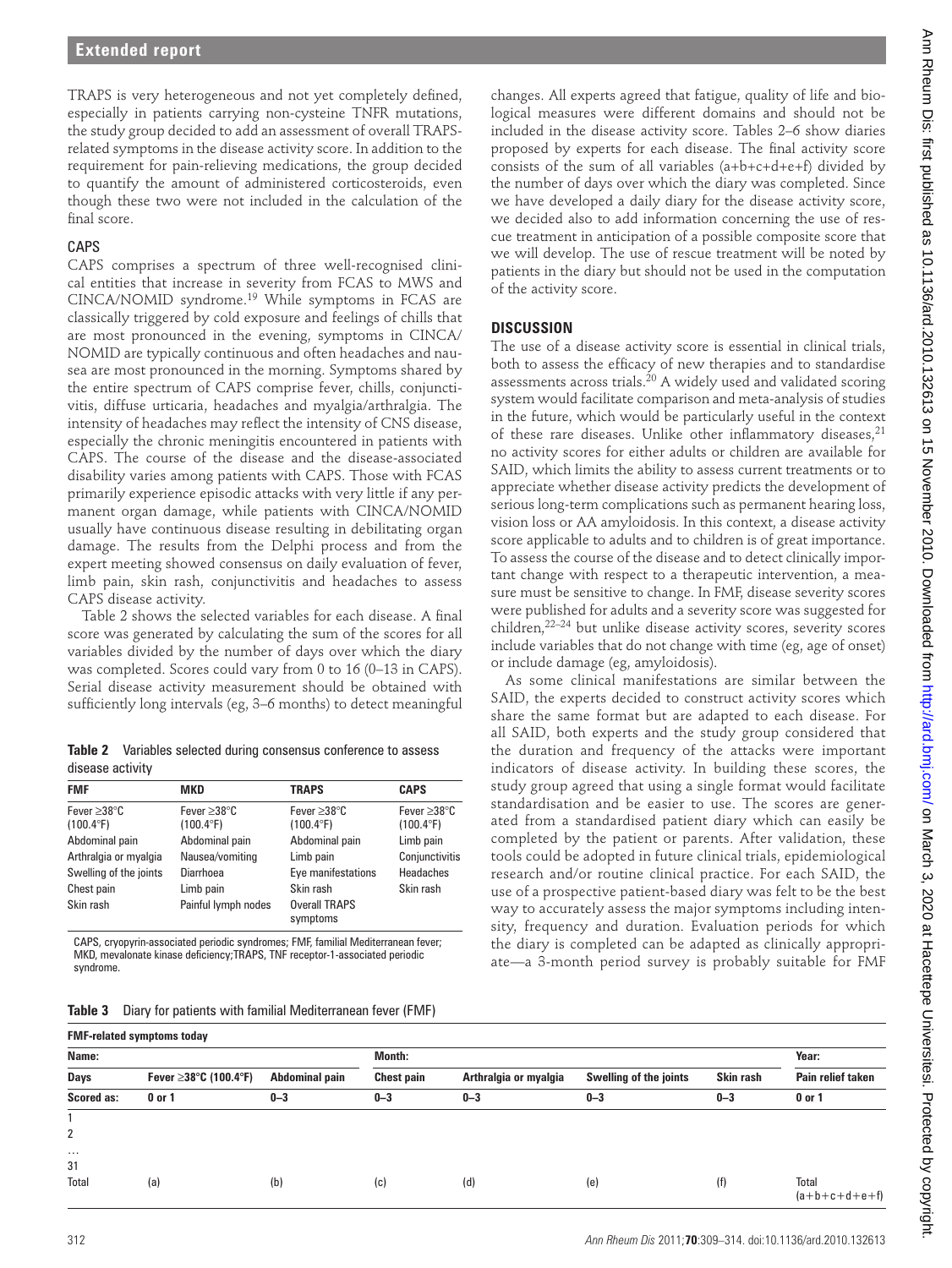|  | Table 4 Diary for patients with mevalonate kinase deficiency (MKD) |
|--|--------------------------------------------------------------------|
|--|--------------------------------------------------------------------|

| <b>MKD-related symptoms today</b> |                             |                |                     |           |                 |                  |                          |  |
|-----------------------------------|-----------------------------|----------------|---------------------|-----------|-----------------|------------------|--------------------------|--|
| Name:                             |                             |                | Month:              |           |                 |                  | Year:                    |  |
| <b>Days</b>                       | Fever $\geq$ 38°C (100.4°F) | Abdominal pain | Painful lymph nodes | Limb pain | Nausea/vomiting | <b>Diarrhoea</b> | Pain relief taken        |  |
| Scored as:                        | 0 or 1                      | $0 - 3$        | $0 - 3$             | $0 - 3$   | $0 - 3$         | $0 - 3$          | 0 or 1                   |  |
| 2                                 |                             |                |                     |           |                 |                  |                          |  |
| $\cdots$<br>31<br>Total           | (a)                         | (b)            | (c)                 | (d)       | (e)             | (f)              | Total<br>$(a+b+c+d+e+f)$ |  |

 **Table 5** Diary for patients with tumour necrosis factor receptor-1-associated periodic syndrome (TRAPS)

| <b>TRAPS-related symptoms today</b> |                             |                               |                       |           |           | <b>Medication taken for TRAPS today</b> |                       |              |
|-------------------------------------|-----------------------------|-------------------------------|-----------------------|-----------|-----------|-----------------------------------------|-----------------------|--------------|
| Name:                               |                             | Month:                        |                       |           |           | Year:                                   |                       |              |
| Days                                | Fever $\geq$ 38°C (100.4°F) | <b>Overall TRAPS symptoms</b> | <b>Abdominal pain</b> | Limb pain | Skin rash | <b>Eye manifestations</b>               | Pain relief taken     | Prednisolone |
| Scored as:                          | 0 or 1                      | $0 - 3$                       | $0 - 3$               | $0 - 3$   | $0 - 3$   | $0 - 3$                                 | 0 or 1                | mg           |
|                                     |                             |                               |                       |           |           |                                         |                       |              |
| 2                                   |                             |                               |                       |           |           |                                         |                       |              |
| $\cdots$                            |                             |                               |                       |           |           |                                         |                       |              |
| 31                                  |                             |                               |                       |           |           |                                         |                       |              |
| Total                               | (a)                         | (b)                           | (c)                   | (d)       | (e)       | (f)                                     | Total $(a+b+c+d+e+f)$ |              |
|                                     |                             |                               |                       |           |           |                                         |                       |              |

|  | Table 6 Diary for patients with cryopyrin-associated periodic syndromes (CAPS) |  |  |  |
|--|--------------------------------------------------------------------------------|--|--|--|
|--|--------------------------------------------------------------------------------|--|--|--|

| <b>CAPS-related symptoms today</b>    |                           |                  |           |           |                     |  |  |
|---------------------------------------|---------------------------|------------------|-----------|-----------|---------------------|--|--|
| Name:                                 |                           |                  | Month:    |           |                     |  |  |
| Fever $\geq$ 38°C (100.4°F) or chills | <b>Eye manifestations</b> | <b>Headaches</b> | Limb pain | Skin rash | Pain relief taken   |  |  |
| 0 or 1                                | $0 - 3$                   | $0 - 3$          | $0 - 3$   | $0 - 3$   | 0 or 1              |  |  |
|                                       |                           |                  |           |           |                     |  |  |
|                                       |                           |                  |           |           |                     |  |  |
|                                       |                           |                  |           |           |                     |  |  |
|                                       |                           |                  |           |           |                     |  |  |
| (a)                                   | (b)                       | (c)              | (d)       | (e)       | Total $(a+b+c+d+e)$ |  |  |
|                                       |                           |                  |           |           |                     |  |  |

and MKD but could be longer in TRAPS and shorter in CAPS. The method of calculation of the score is straightforward and provides a global score ranging from 0 to 16 (0–13 for CAPS) for the evaluation period.

Selection of the variables included in the score was based on physicians' and patients' opinion. This process had some limitations. First, the final response rate of the Delphi survey was limited as only 19 of the 65 experts approached completed both questionnaires. Among the physicians who did not answer, we hypothesised that some of them were probably not interested in the study but that most were not sufficiently confident to provide an opinion on all SAID as some of these conditions are very rare with an incidence of approximately 1 per million. Also, we did not include enough patients to be completely certain that their opinions were representative. However, the main point of this paper is the result of the consensus conference. Both combined physician (Delphi technique) and patient views (interviews) were used as a starting point for experts during the consensus conference to fuel the discussion and were not used directly for the construction of the scores.

While disease activity is important, it does not summarise the overall effect of disease on patients with SAID. During the consensus conference, experts emphasised the need to collect data on additional disease parameters, some of which could be

the first step in the construction of a more elaborate and complete composite score. Some standardised instruments to assess the global impact of the disease such as visual analogue scales were also proposed. The need for rescue treatment (such as corticosteroids), the results of biological measurements such as CRP and SAA, quality of life, organ-specific inflammation and disease-associated damage (including joint destruction, growth retardation, hearing and vision loss, AA amyloidosis) are important aspects in the evaluation of disease impact and the management of SAID. We aimed to include in the final composite score variables that are easily assessable and tests which are available worldwide. CRP is a widely accessible, inexpensive and reliable measure of the hepatic non-specific inflammatory acute phase response. Despite limited availability, the measurement of SAA is the current gold standard in determining the prognosis and response to treatment in studies assessing the development of AA amyloidosis. 14 24 Both blood tests, CRP and SAA can be helpful in episodic diseases if assayed between attacks since evidence of complete normalisation suggests control of subclinical inflammation.<sup>25</sup> Evaluation of fatigue, a very common symptom emphasised by patients and experts, as well as the assessment of quality of life are major parameters that could be included in a composite score. Existing quality of life **Example 2**  $\frac{1}{2}$ <br> **Example 3**  $\frac{1}{2}$   $\frac{1}{2}$  **Consider the Constraint Constraint Constraint Constraint Constraint Constraint Constraint Constraint Constraint Constraint Constraint Constraint Constraint Constrain** 

included in a composite score. The activity score aims to be